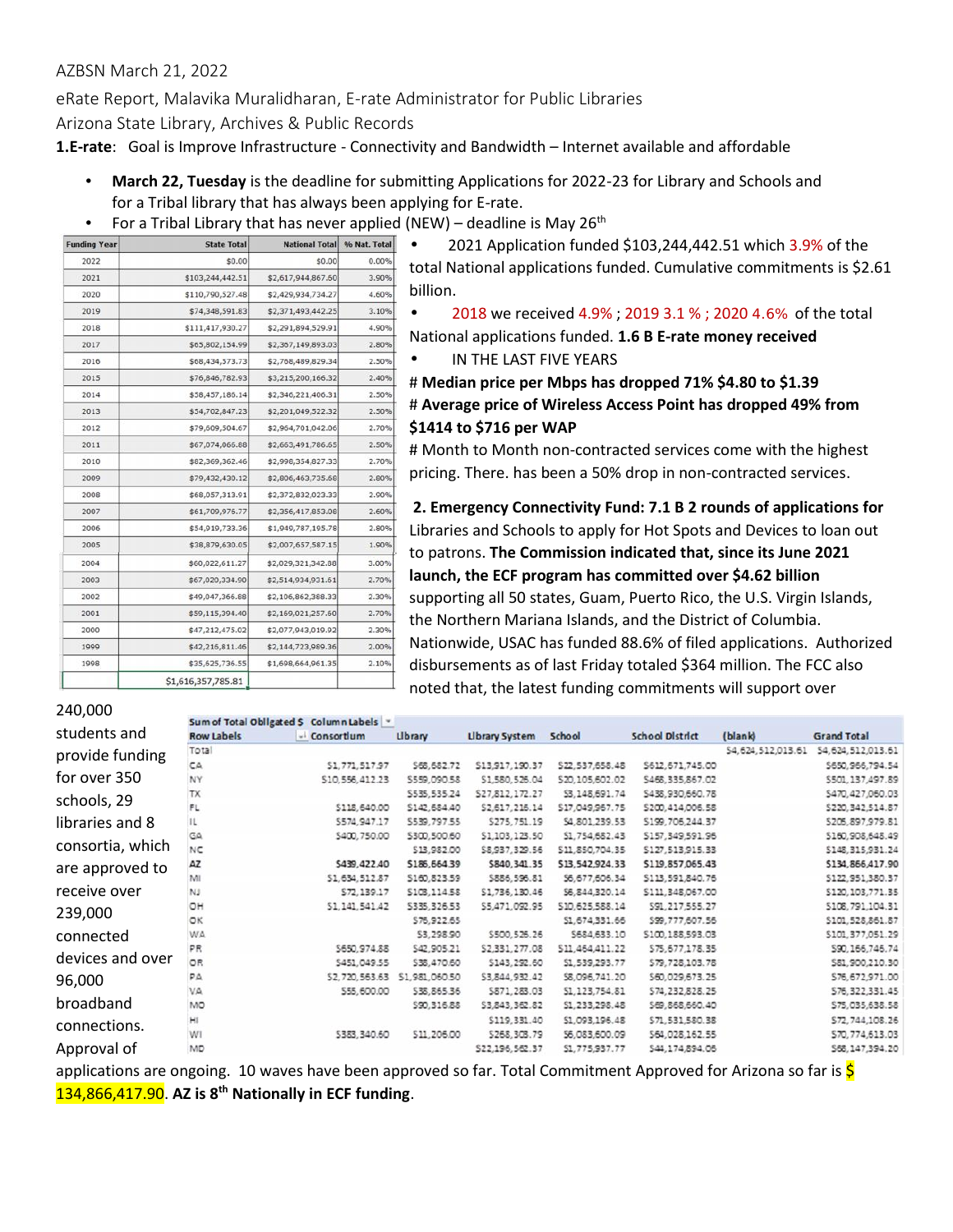| <b>State</b>                                                              |                | <b>Wave 1 Total</b><br><b>Committed Funding</b>                         | <b>Wave 2 Total</b><br><b>Committed</b><br><b>Funding</b>                              | <b>Funding</b>                                    | <b>Wave 3 Total</b><br><b>Wave 4 Total</b><br><b>Wave 5 Total</b><br><b>Committed</b><br><b>Committed</b><br><b>Committed</b><br><b>Funding</b><br><b>Funding</b> |                                                                                      |                                                   | <b>Wave 6 Total</b><br><b>Committed</b><br>Funding $-$<br><b>Window 1</b> |                                             | <b>Committed</b><br>Funding $-$<br><b>Window 2</b> | <b>Wave 6 Total</b>                                                                      |  |                                                               |
|---------------------------------------------------------------------------|----------------|-------------------------------------------------------------------------|----------------------------------------------------------------------------------------|---------------------------------------------------|-------------------------------------------------------------------------------------------------------------------------------------------------------------------|--------------------------------------------------------------------------------------|---------------------------------------------------|---------------------------------------------------------------------------|---------------------------------------------|----------------------------------------------------|------------------------------------------------------------------------------------------|--|---------------------------------------------------------------|
| Arizona                                                                   |                | \$38,742,438.05                                                         | \$35,297,278.11                                                                        | \$8,590,123.45 \$14,122,130.95 \$7,201,236.17     |                                                                                                                                                                   |                                                                                      |                                                   |                                                                           |                                             |                                                    | \$8,572,085.67                                                                           |  | \$1,951,371.98                                                |
| <b>Wave 7 Total</b><br><b>Committed</b><br>Funding $-$<br><b>Window 1</b> |                | <b>Wave 7 Total</b><br><b>Committed</b><br>Funding -<br><b>Window 2</b> | <b>Wave 8 Total Wave 8 Total</b><br><b>Committed</b><br>Funding $-$<br><b>Window 1</b> | <b>Committed</b><br>Funding --<br><b>Window 2</b> |                                                                                                                                                                   | <b>Wave 9 Total Wave 9 Total</b><br><b>Committed</b><br>Funding -<br><b>Window 1</b> | <b>Committed</b><br>Funding --<br><b>Window 2</b> |                                                                           | <b>Committed</b><br>Funding $-$<br>Window 1 |                                                    | <b>Wave 10 Total Wave 10 Total</b><br><b>Committed</b><br>Funding $-$<br><b>Window 2</b> |  | <b>Cumulative</b><br><b>Total Committer</b><br><b>Funding</b> |
|                                                                           | \$7,244,789.53 | \$1,768,793.08                                                          | \$209,328.14                                                                           | \$2,435,387.51                                    |                                                                                                                                                                   | \$512,117.32 \$4,076,949.23 \$2,905,153.46                                           |                                                   |                                                                           |                                             |                                                    | \$1,237,235.25                                                                           |  | \$134,866,417.90                                              |

**FCC** has g**ranted the Request to Extend Emergency Connectivity Fund a week ago.** The new service delivery deadline is June 30, 2023.

## **3. EBB Emergency Broadband Benefits Program NOW ACP** Affordable Connectivity Program

|                        | TOTAL              |
|------------------------|--------------------|
| <b>COUNTY NAME</b>     | <b>SUBSCRIBERS</b> |
| <b>APACHE COUNTY</b>   | 12,287             |
| <b>COCHISE COUNTY</b>  | 4,335              |
| <b>COCONINO COUNTY</b> | 4,505              |
| <b>GILA COUNTY</b>     | 1,075              |
| <b>GRAHAM COUNTY</b>   | 637                |
| <b>GREENLEE COUNTY</b> | 56                 |
| LA PAZ COUNTY          | 256                |
| MARICOPA COUNTY        | 111,216            |
| <b>MOHAVE COUNTY</b>   | 5,940              |
| <b>NAVAJO COUNTY</b>   | 12,789             |
| PIMA COUNTY            | 40,917             |
| PINAL COUNTY           | 9,340              |
| SANTA CRUZ COUNTY      | 2,084              |
| YAVAPAI COUNTY         | 3,106              |
| YUMA COUNTY            | 12,437             |
| **NOT AVAILABLE**      | 648                |

.

**TOTAL** The Affordable Connectivity Program is an FCC benefit program that helps **SUBSCRIBERS** ensure that households can afford the broadband they need for work, school, healthcare and more.

> Arizona – especially Navajo Nation and Apache County have had nearly 75% of all eligible households signed up. See ArcGIS EBB Enrollment by Eligibility - Map:



https://www.arcgis.com/home/webmap/viewer.html?webmap=cac3e230a7df4e58a6c013dbdd6788e4&extent=- 121.187,24.5643,-56.2798,52.1046

The updated ACP Enrollment and Claims Tracker is located at https://www.usac.org/about/affordable-connectivityprogram/acp-enrollment-and-claims-tracker/ Total households signed up **234,192 as of March 14th 2022.**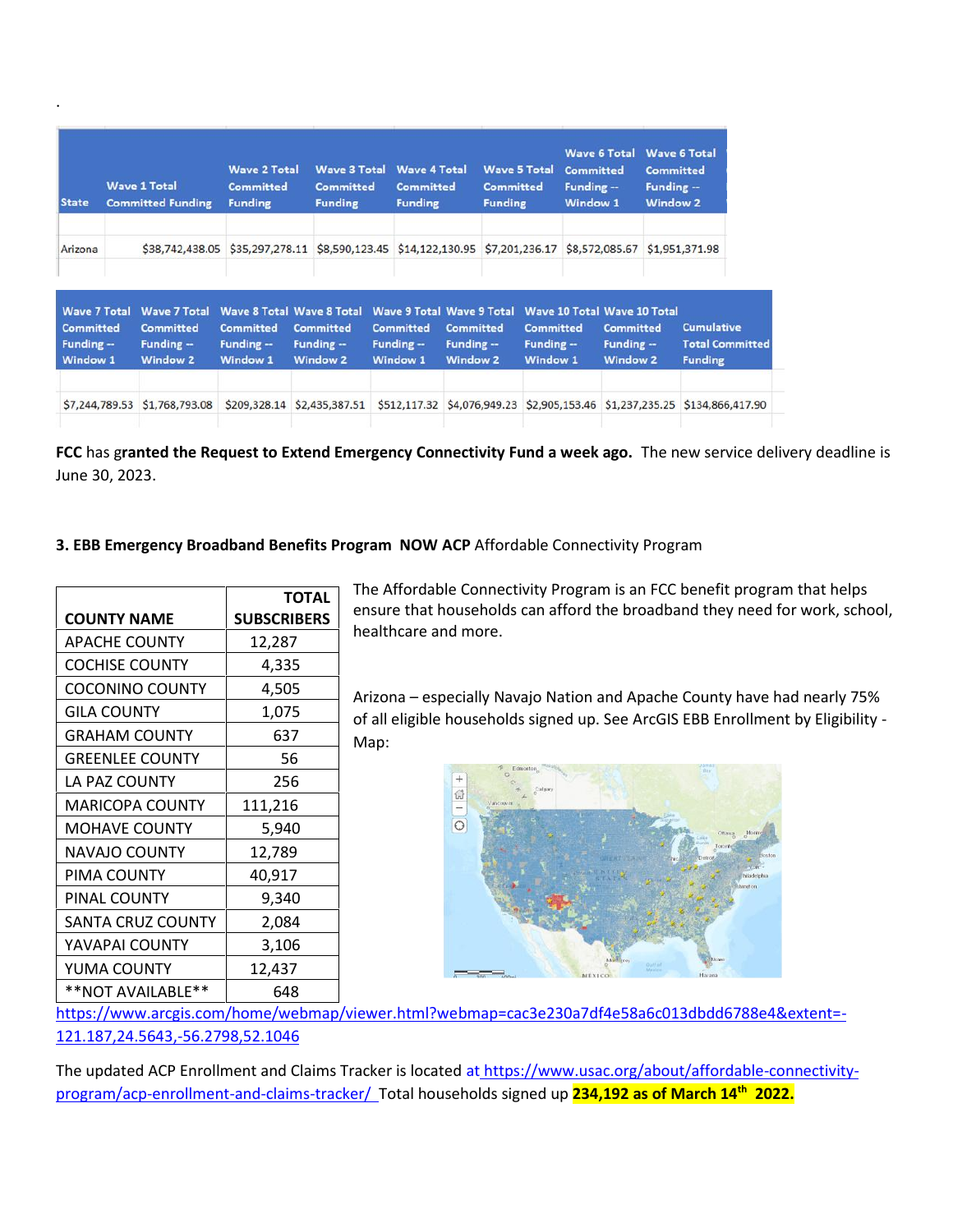A small team has been meeting under the leadership of Nicole and Cindy to update the Connect-Arizona site with EBB- ACP transition information and create a media kit to publicize the ACP program and I will let Cindy and Nicole talk more about it.

**4. Grants : I mentioned at the ATIC meeting that SHLB invited** Joey Wender to present a webinar on Treasury Capital Projects Fund It was an informative call. Joey Wender, who used to be the primary aide to Sen. Markey. He's now in charge of the **\$10B Capital Projects Fund** of this **192 M for AZ State**.

My notes from the webinar (not comprehensive… just a disjointed summary)

https://home.treasury.gov/system/files/136/Capital-Projects-Fund-Guidance-States-Territories-and-Freely-Associated- States.pdf

- That fund is not very well known.
- It seems to be more flexible than NTIA programs
- Some states are submitting their plans right now.
- The Fund is not restricted to unserved areas -focuses on workforce development, education, and healthcare,.

Although this is not a competitive grant program, States, territories, and freely associated states must submit an Application and a Grant Plan; for Tribal Governments, the Application also serves as their Grant Plan.

The Capital Projects Fund allows for investment

- **in high-quality broadband infrastructure** as well as other **connectivity infrastructure, devices, and equipment.**
- Treasury **encourages consultation with the statewide entity or office that oversees broadband planning and implementation**
- **Capital Projects designed to directly enable work, education, and health monitoring**
- Recipients must ensure there is additional **public benefit** and a justification for using additional public funding to deploy to those locations
- **Identify communities** should **have critical needs related to work, education, and health monitoring**
- Projects to construct or improve buildings that are designed to jointly and **directly enable work, education, and health monitoring are eligible for funding** under the Capital Projects Fund program. Examples of Multi-Purpose Community Facility Projects are: • **Projects to construct or improve full-service community schools that provide a comprehensive academic program to their students and adult education in the community at large; health monitoring to their students and the community; and workforce training or career counseling services that provide community members with the knowledge needed to engage in work, including digital literacy training programs.** • **Projects to construct or improve libraries that provide public access to the internet for purposes including work, education, and health monitoring such as offering digital skills programs and support for community members engaging in virtual learning**. • **Projects to construct or improve community health centers that, in addition to engaging in health monitoring, provide a broader range of services to the communities they serve, including activities such as access to job counseling employment services, as well as health education classes or internship programs for medical professionals**. Treasury will require Recipients to commit that the Capital Projects will provide services or activities that directly enable work, education, and health monitoring for at least five years from the completion of the Project.
- exceeds 100 Mbps download speeds and between 20 Mbps and 100 Mbps upload speeds and be scalable to a minimum of 100 Mbps symmetrical for download and upload speeds
- Recipients must submit a plan for deploying Capital Projects Fund grant funding (the Capital Projects Fund Grant Plan or Grant Plan) within 365 days of the Capital Projects Fund Portal Launch, providing information on the Recipient's intended uses of Capital Projects Fund funds. Recipients will be able to submit Grant Plans requesting funding up to the amount that was stated in their Application (see Section II.B.a). Treasury may